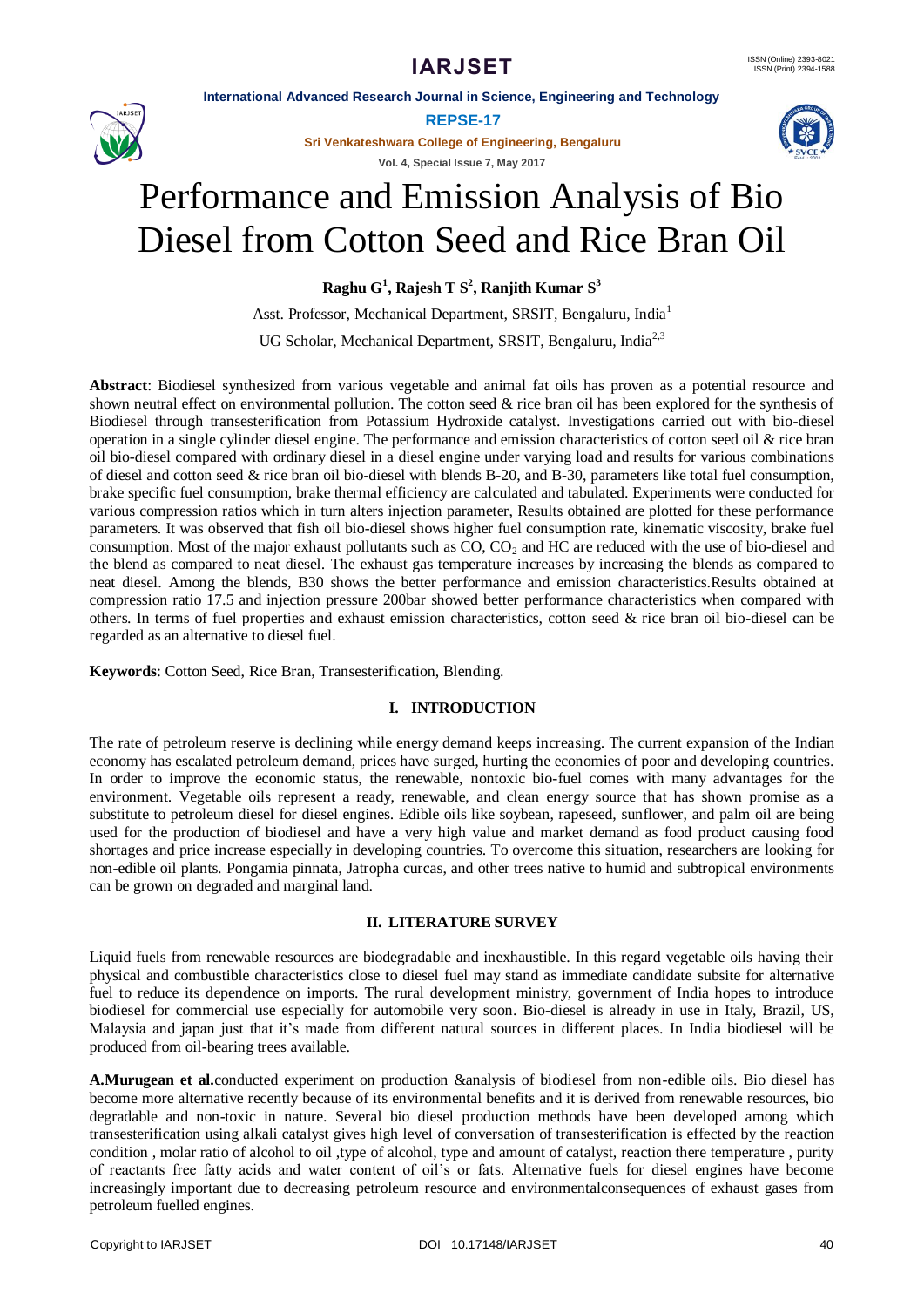#### **International Advanced Research Journal in Science, Engineering and Technology**

### **REPSE-17**

**Sri Venkateshwara College of Engineering, Bengaluru**

**Vol. 4, Special Issue 7, May 2017**

# **III.PRIMARY STUDY OF OIL**

Vegetable oils are generally composed of triglycerides whose molecular structure are branched and complex. Figure shows the structure of a typical triglyceride molecule. On the other hand, diesel consists of straight chain molecular structure. Vegetable oils have comparably energy density, cetane number, heat of vaporization, and stoichiometric air / fuel ratio with mineral diesel fuel. The large molecular sizes of the component triglycerides result in the oils having higher viscosity compared with that of mineral diesel fuel.

The problem of viscosity has an adverse effect on the combustion of vegetable the fuel, such as spray atomization, consequent vaporization, and air/ fuel mixing. But vegetable oils have oxygen molecules present in them.





Fig. 1 Cotton Seeds



Fig. 2 Cotton Seed Oil

Rice is a grain belonging to the grass family. It is related to other plants such as wheat, oats and barley which produce grain for food and are known as cereals. Rice refer to two species (oryza saliva and oryzaglaberrima) of grass, native to tropical and subtropical south-eastern Asia and to Africa, which together provide more than one-fifth of the calories consumed by humans.

The plant, which needs both warmth and moisture to grow, measure 2-6 feet tall and as long. Flat, pointy leaves and stalk-bearing flowers which produce the grain known as rice. Rice is rich in genetic diversity, with thousands of varieties grown throughout the world.

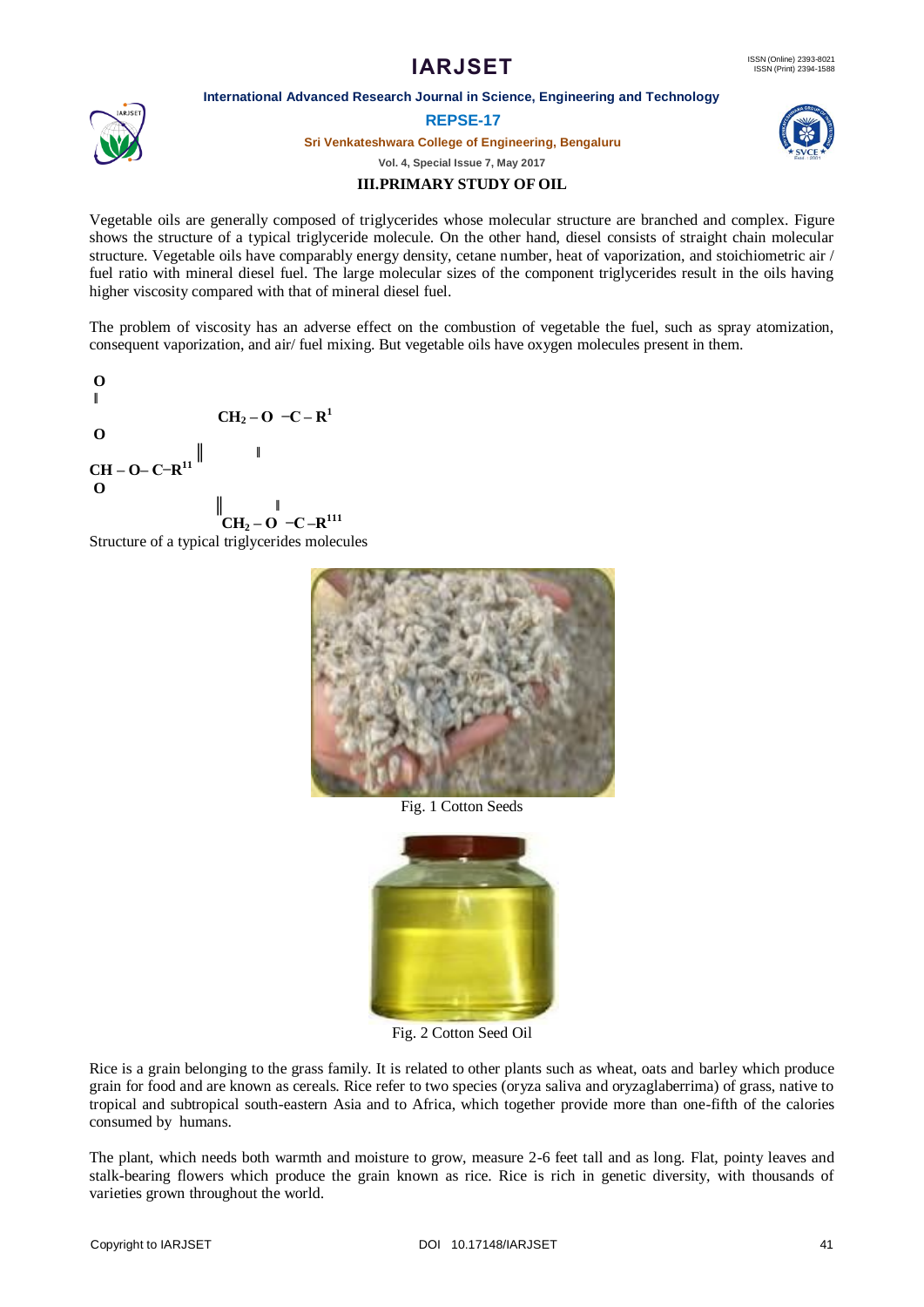## **International Advanced Research Journal in Science, Engineering and Technology**



**REPSE-17**

**Sri Venkateshwara College of Engineering, Bengaluru**

**Vol. 4, Special Issue 7, May 2017**





Fig. 3 Rice Bran Powder



Fig. 4 Rice Bran



Fig. 5 Rice Bran Oil

# **IV.EXPERIMENTAL INVESTIGATION**

Transesterification is the chemical reaction between triglycerides and short-chain alcohol in the presence of catalyst to produce mono-ester. The long-and branched-chain triglyceride molecules are methanol, ethanol, propanol and butanol. Methanol is used commercially because of its low price.Among these various conversion methodologies, the transesterification process has become commercial success.

The transesterification is the method of biodiesel production from oils and fats and can be carried out by two ways:-

- (a) Catalytic transesterification
- (b) Supercritical methanol transesterification



Fig. 6 Transesterification Reaction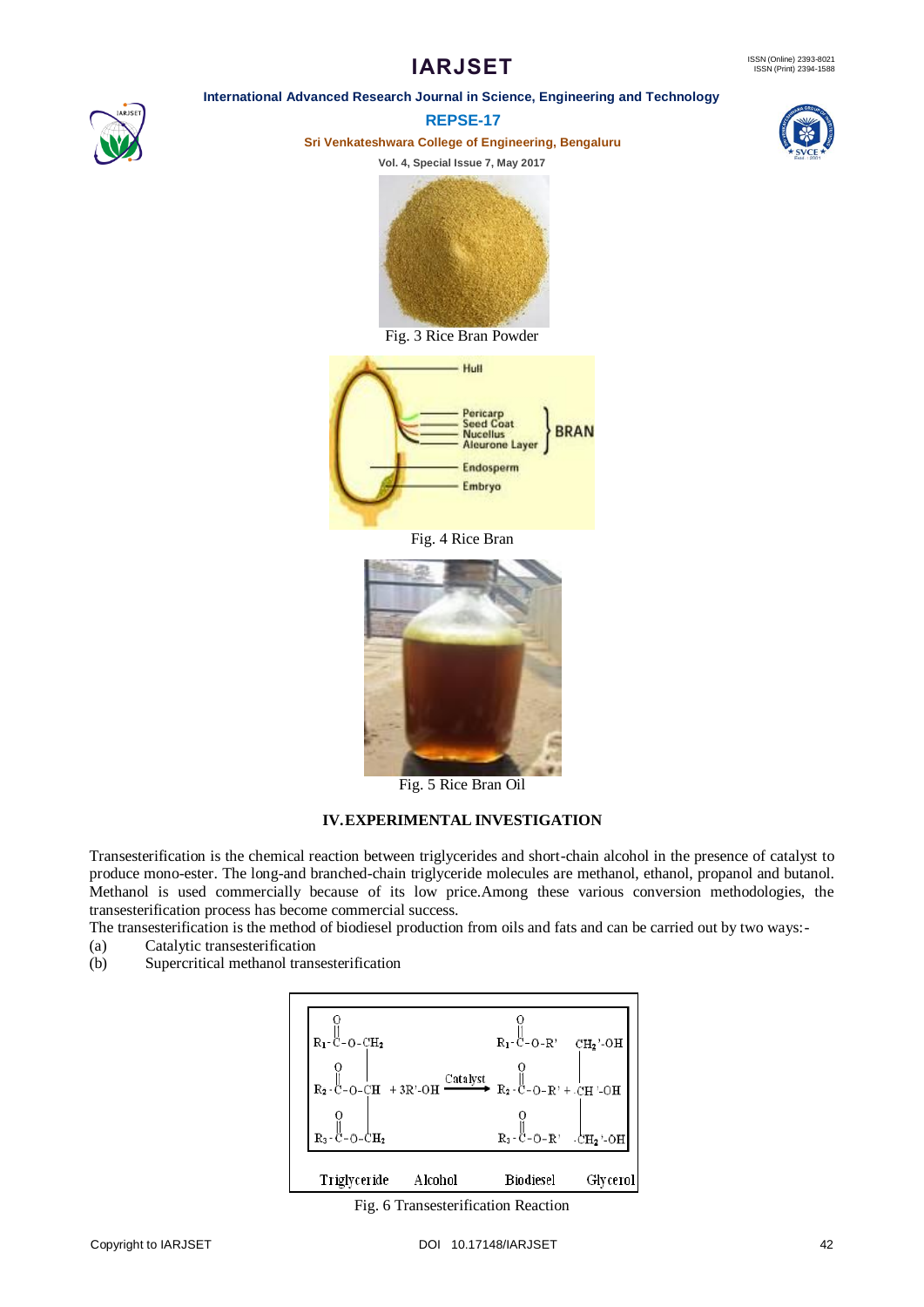#### **International Advanced Research Journal in Science, Engineering and Technology**



#### **REPSE-17**

**Sri Venkateshwara College of Engineering, Bengaluru**

**Vol. 4, Special Issue 7, May 2017**



Where R1,R2,R3 are the Palmitic acid, oleic acid, stearic acid, linoleic acid, arachidic acid, linolenic acid the cotton seed oil in the flask was heated on a heating mantle with a mechanical stirrer arrangement. The oil is heated until the temperature is  $60^{\circ}$  c. Then, the catalyst KOH was mixed with methyl alcohol to dissolve and added to the heated cotton seed oil in the reactor. After the mixture was stirred for 1 hour at a fixed temperature of about  $60^{\circ}$  c, it was transferred to another container and the separation of the glycerol, was allowed. Once the glycerol layer was settled down, the methyl ester layer, formed at the upper part of the container, was transferred to another vessel after that, a washing process to remove some unreacted remainder of methanol and catalyst was carried out, using distilled water and blown air. Then, a distillation process at about 110 c was applied for removing the water contained in the esterified cottonseed oil. Finally, the produced cottonseed oil methyl ester was left to cool down and dried.



Fig. 7Separation of Bio Diesel



Fig. 8 Methanol Recovery

### **V. PERFORMANCE EVALUATION**

A diesel engine is an internal combustion engine which operates using the diesel cycle (named after Dr.Rudolph Diesel). Diesel engines have the highest thermal efficiency of any internal or external combustion engine, because of their compression ratio.

The defining feature of the diesel engine is the use of the heat of compression to initiate ignition to burn the fuel, which is injected into the combustion chamber during the final stage of compression. This is in contrast to a petrol (gasoline) engine or gas engine, which uses the Otto cycle, in which a fuel/air mixture is ignited by a spark plug. The exhaust of automobiles is one of the major contributors to the world's air pollution problem. Recent research and development has made major reductions in engine emissions, but a growing population and a greater number of automobiles mean that the problem will exist for many years to come. During the first half of the 1900s, automobile emissions were not recognized as a problem, mainly due to the lower number of vehicles. As the number of automobiles grew along with more power plants, home furnaces, and population in general.

### **VI.RESULTS AND DISCUSSION**

The preliminary studies to determine the optimum quantity of methanol, catalyst, reaction temperature and reaction time required for esterification of cotton seed oil and rice bran oil have been conducted by varying the concentration content of above parameters.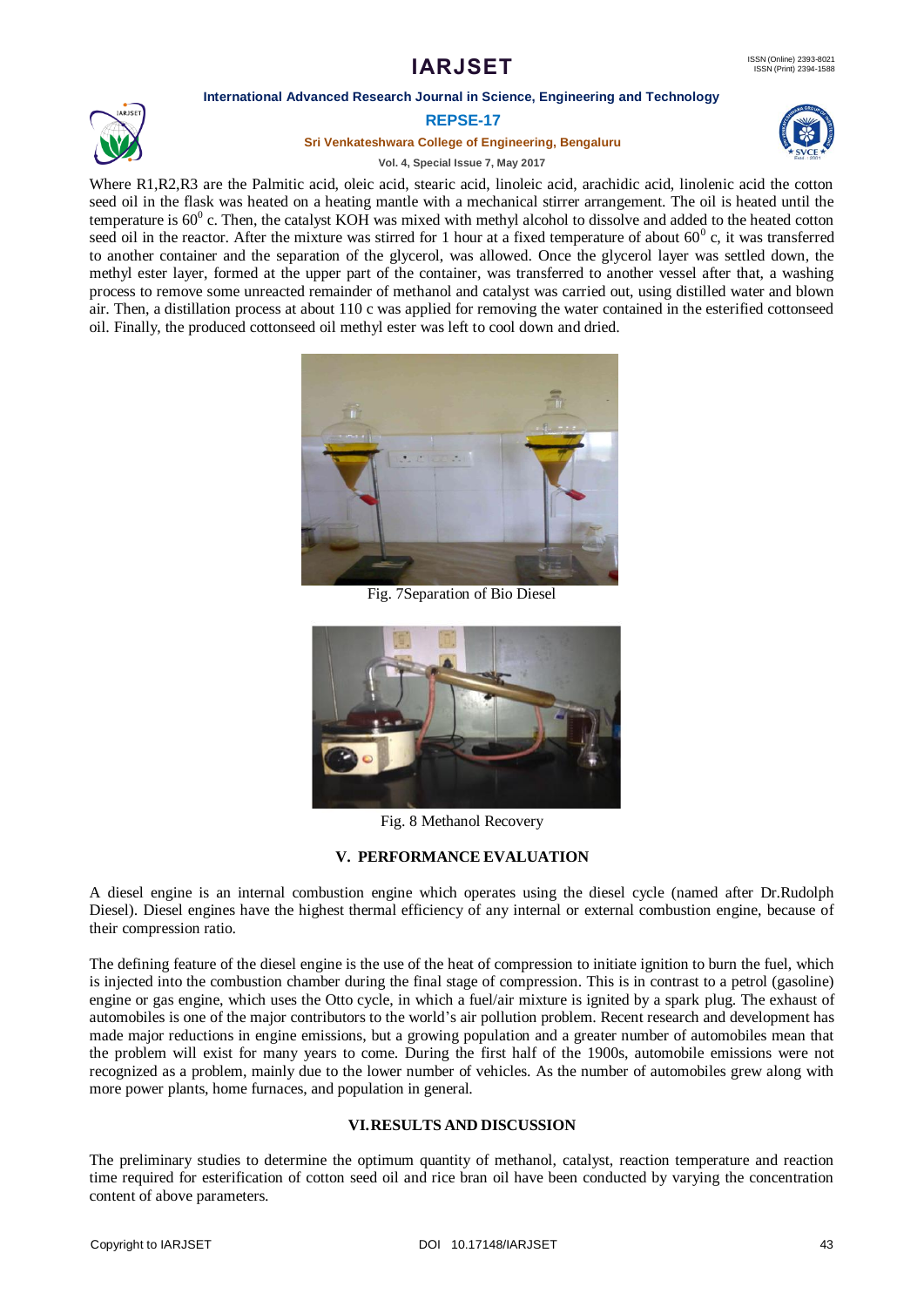#### **International Advanced Research Journal in Science, Engineering and Technology**





Fig. 9 Methanol vs. Bio – Diesel Yield

#### **VII. CONCLUSION**

- 1. The alkaline catalyst Tran esterification process converts the FFA of refined oil to its mono- esters and glycerol. The effects of alcohol to oil molar ration, catalysts amount, and reaction temperature and reaction duration are analysed in each step. It has been also found that the conversion efficiency is strongly affected by molar ratio of alcohol to oil.
- 2. The maximum ester conversion is achieved at the reaction temperature of  $50\pm5^{\circ}$ C. The viscosity of biodiesel is nearer to that diesel. The flash point of biodiesel ( $>130^{\circ}$ C) is greater than that of diesel and the calorific value is slightly lower than that of diesel. This Trans esterification method reduces the overall production cost of the biodiesel, as it uses low cost unrefined non- edible oils.
- 3. The present analysis of cotton seed oil and rice bran oil have been trans esterified using methanol in presence of alkali and reveals that biodiesel from unrefined cotton seed oil and rice bran oil is quite suitable as an alternative to diesel. However, further research and development on additional fuel property measures, long term run and wear analysis of biodiesel fuel property measures, long term run and wear analysis of biodiesel-fuelled engine is also necessary.
- 4. Engine performance test show that cotton seed oil and rice bran oil as a fuel does not differ greatly from that of diesel. A slight power loss, combined with an increase in fuel consumption, has been experienced with cotton seed oil and rice bran oil. This may be due to lower heating value of mono alkyl ester.
- 5. The cotton seed oil and rice bran oil can be used as good alternative fuels in a diesel engine instead of diesel fuel. Break thermal efficiency of an engine depends on number of factor but when we are discussing about fuel the most meaning value and mass flow rate indicate energy input to the engine. This energy input or consumption to the engine in case of cotton seed oil and rice bran oil is more compared to diesel. And it is very clear that reduction in efficiency is very low compared to diesel fuel, which is due to the oxygen content in the mono alkyl ester, which results in better combustion.
- 6. The exhaust gas temperature of the engine on all the blends of methyl ester of rice bran oil bio-diesel was found to be lower than that of diesel at different load. The emission of carbon monoxide from the engine was found to be lower on all the blends of methyl ester of rice bran oil-diesel compared to diesel at different load. The emission of unburnt hydrocarbon from the engine at higher loads was found to be more on all the fuel blends as compared to diesel. The emission of NOx from the engine found to be higher on the all fuel blends as compared to diesel.
- 7. The exhaust gas temperature of the engine on all the blends of methyl ester of cotton seed oil bio-diesel was found to be lower than that of diesel at different load. The emission of carbon monoxide from the engine was found to be lower on all the blends of methyl ester of rice bran oil – diesel compared to diesel at different load. The emission of unburnt hydrocarbon from the engine was found to be lower than that of diesel at different load. And  $NO<sub>X</sub>$  from the engine found to be higher on the 20%, 30%, 40% blends as compared to diesel.

#### **REFERENCES**

- [1] Kapilan N. Nadar and Rana Pratap Reddy. Combustion And Emission Characteristics Of a Dual Fuel Engine Operated With Mahua Oil And Liquefied Petroleum Gas. Thermal science: Vol. 12 (2008), No. 1, pp. 115-123
- [2] Kapilan N. Nadar,RanaPratap Reddy and Eswara Rao Anjuri , comparison of performance of biodiesels of mahua oil and gingili oil in dual fuel engine. Thermal science: Vol. 12 (2008), No. 1, pp. 151-156
- [3] Geyer SM, Jacobus MJ, Lestz. Comparison of diesel engine performance and emission from Neal and transesterfied vegetable oils ASAE 1984;27(2):375-84